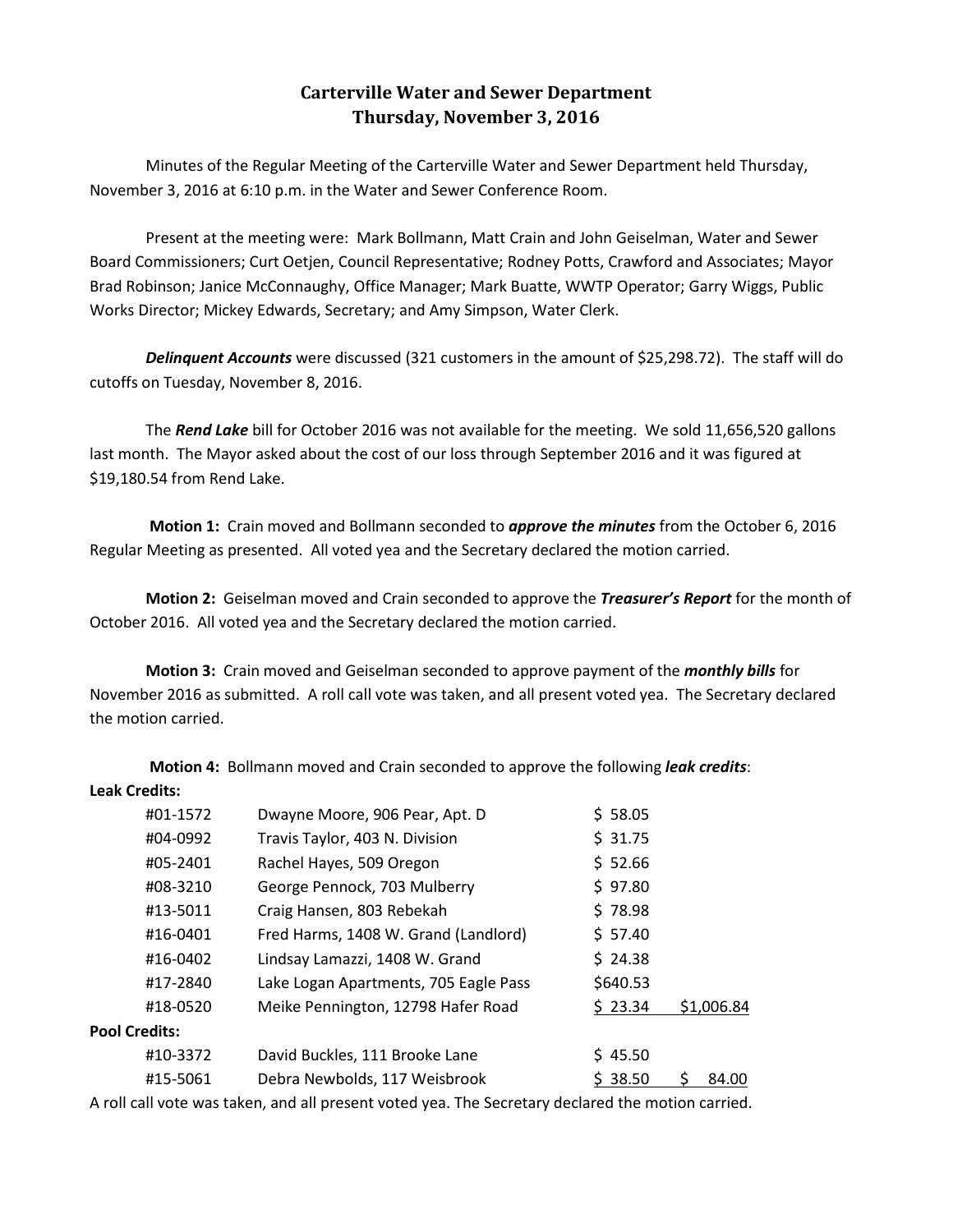## **Garry Wiggs Report:**

*The RFP for electronic meters that we are processing was mentioned. Since we do not qualify for the financing options with EMCOR does the Board want Garry Wiggs to get pricing and financing from other companies for a turn-key system. Some of the financing is as low as 1% interest. We could also check on a drive by system. The Board agreed that Garry should gather additional information. Garry Wiggs also asked if the Board would allow him to pursue a sample from companies on hard to read meters. There may be some*  companies that will offer this service for a nominal fee. John Geiselman asked how long it will take to install *the meters and Garry indicated it depends on the system we decide to purchase.*

*Garry Wiggs stated that there are new regulations coming down the pipeline regarding testing for lead and copper and a new requirement for testing dead end lines and other individual in point areas. Also, because we purchase water from Rend Lake we will be required to purchase new equipment for ammonia testing in our water samples. We have several in points in our water system and this will cost.* 

*Garry indicated that we have an equipment problem in the Water and Sewer Department. The cost to repair our backhoe is very high and Bud Edwards wants to know if we want to repair this piece of equipment or pursue the purchase or lease/purchase of a new piece of equipment. The Mayor indicated that if we purchase a trachoe for the department we will have to have someone with a Class A CDL in order to haul this behind a truck. This is a new State law and the Mayor stated that we will be concentrating on getting current employees their Class B CDL and upgrading someone to a Class A for hauling equipment. Garry indicated he would solicit pricing on new and used equipment.*

*The water storage tank repairs are being evaluated for a future meeting.*

*Garry Wiggs reported that Rend Lake Intercity Water had two leaks in their line to our ground storage*  last month and Ron Modglin has done some evaluating of existing lines that we could tap into that would *relieve some of the problems that we are experiencing with this trunk line. Garry suggested that we reroute our trunk line along the Sizemore property on Sycamore to the Rend Lake water meter by using in-house labor and asking Rend Lake to supply the material for this reroute. The materials estimate is \$17,000.00. Rodney Potts suggested that we could also acquire a wide enough easement to accommodate a new line to a new water tower north of town. The Mayor asked who should approach Rend Lake and Rodney Potts indicated that he would contact them. Rodney will prepare a proposal and put this on City letterhead.* 

*John Geiselman asked about the drainage in front of the post office and Garry indicated it was from a sump pump. Marc Buatte will check the elevation on the closest manhole to see if it will drain.*

*Curt Oetjen asked about a pole barn that was purchased by Mark Krones behind his business. He stated that they were doing some excavating and Curt was concerned that they were very close to our force main. Amy Simpson will check on the JULIE for this excavation.*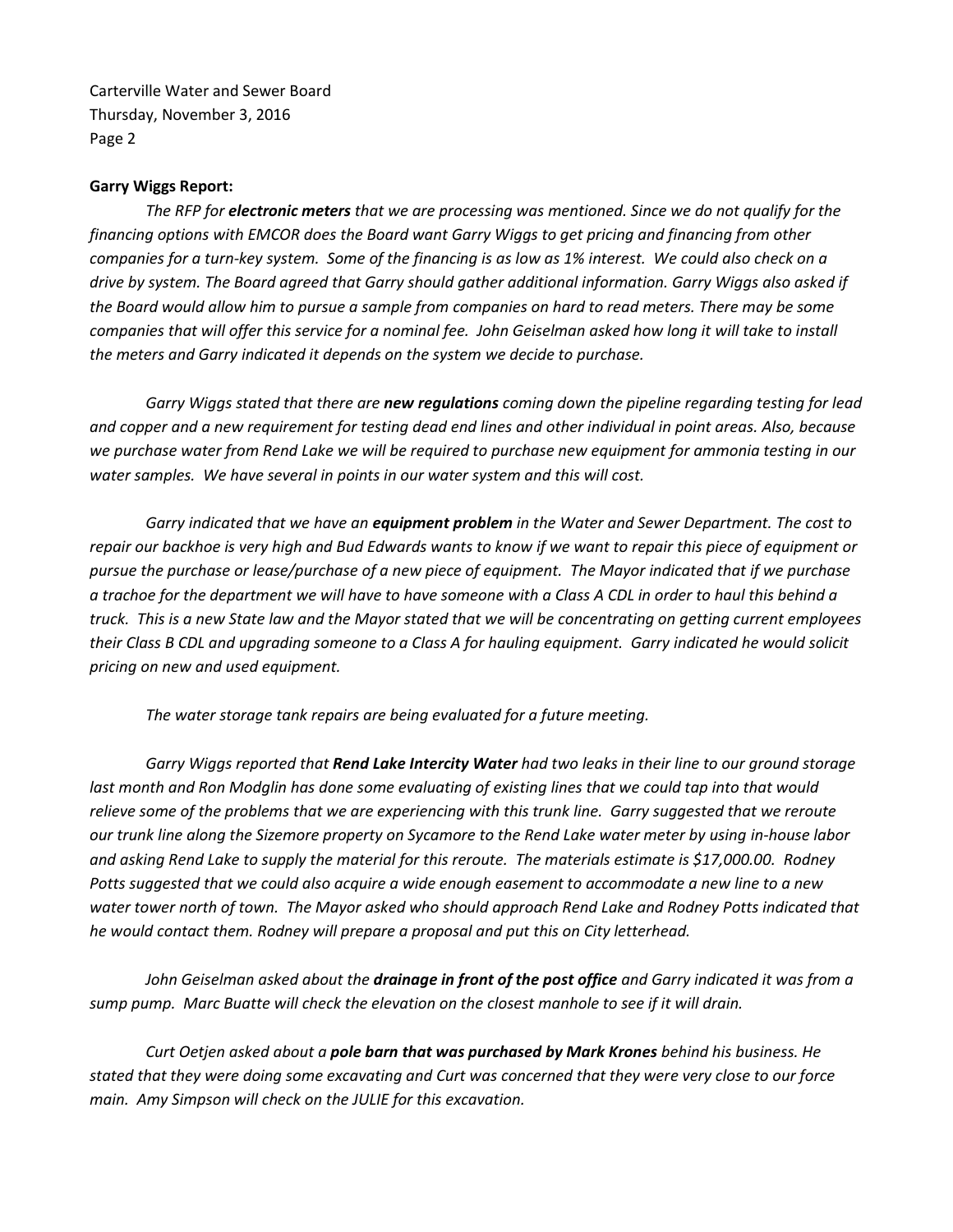## **Marc Buatte – Wastewater Treatment Plant**

*The Effluent Pump Station rebuild is still in process and the check valves are helping with the pumping times in this station. The estimated cost is around \$35,000.00.*

*The Influent Pump Station needs to be rebuilt. The check valves on the flange are leaking and causing sewage to gather around the pumps. The pricing for the valves need to rebuild this station is approximately \$6,000.00. Marc has contacted Dean Bush Construction for a price to complete this repair. The entire project will be approximately \$9,000.00.*

**Motion 5:** Bollmann moved and Crain seconded to authorize the purchase of the parts and materials to repair the *Influent Pump Station* at a cost of approximately \$6,000.00. A roll call vote was taken, and all present voted yea.

*Marc Buatte reported that the Pea Ridge Lift Station on Hafer Road needs to be rebuilt. Marc distributed quotes on materials for this rebuild at a total cost of \$14,488.04 for pumps and \$4,697.00 for parts and materials. We do not have a cost from Dean Bush Construction for the construction.* 

**Motion 6:** Crain moved and Geiselman seconded to authorize the purchase of *new pumps for the Pea Ridge Lift Station* at a cost not to exceed \$14,500.00 (pending pricing from additional vendors). A roll call vote was taken, and all present voted yea. The Secretary declared the motion carried.

**Motion 7:** Bollmann moved and Crain seconded to authorize the purchase of *parts and materials for the rebuild of the Pea Ridge Lift Station* from IMCO at a cost of \$4,697.00. A roll call vote was taken, and all present voted yea. The Secretary declared the motion carried.

*Mayor Robinson indicated that he received information from the Southern Illinois Mayor's Association regarding funding for an upgrade in our aeration system to reduce electrical costs at the wastewater treatment plant.*

*Marc Buatte explained that our sand filters have pumps that need to be rebuilt or replaced. We can get by right now but we need to replace these pumps at some point. The cost estimate for repair/replacement of these pumps is \$4,681.43 new and \$2,339.83 repaired.*

**Motion 8:** Geiselman moved and Bollmann seconded to authorize the purchase and repair of the filter pumps at the wastewater treatment plant as follows:

| Gorman Rupp S2B1 Pump (New)                                                                | \$4,681.43 |
|--------------------------------------------------------------------------------------------|------------|
| Gorman Rupp S2B1 Pump (Rebuild)                                                            | \$3,339.83 |
| رمواط اموروامه والمسور ومقصوم كموالى ومرز امواجب والمتوعون والمتام ومستعمل ومزرر والمعالمس |            |

A roll call vote was taken, and all present voted yea. The Secretary declared the motion carried.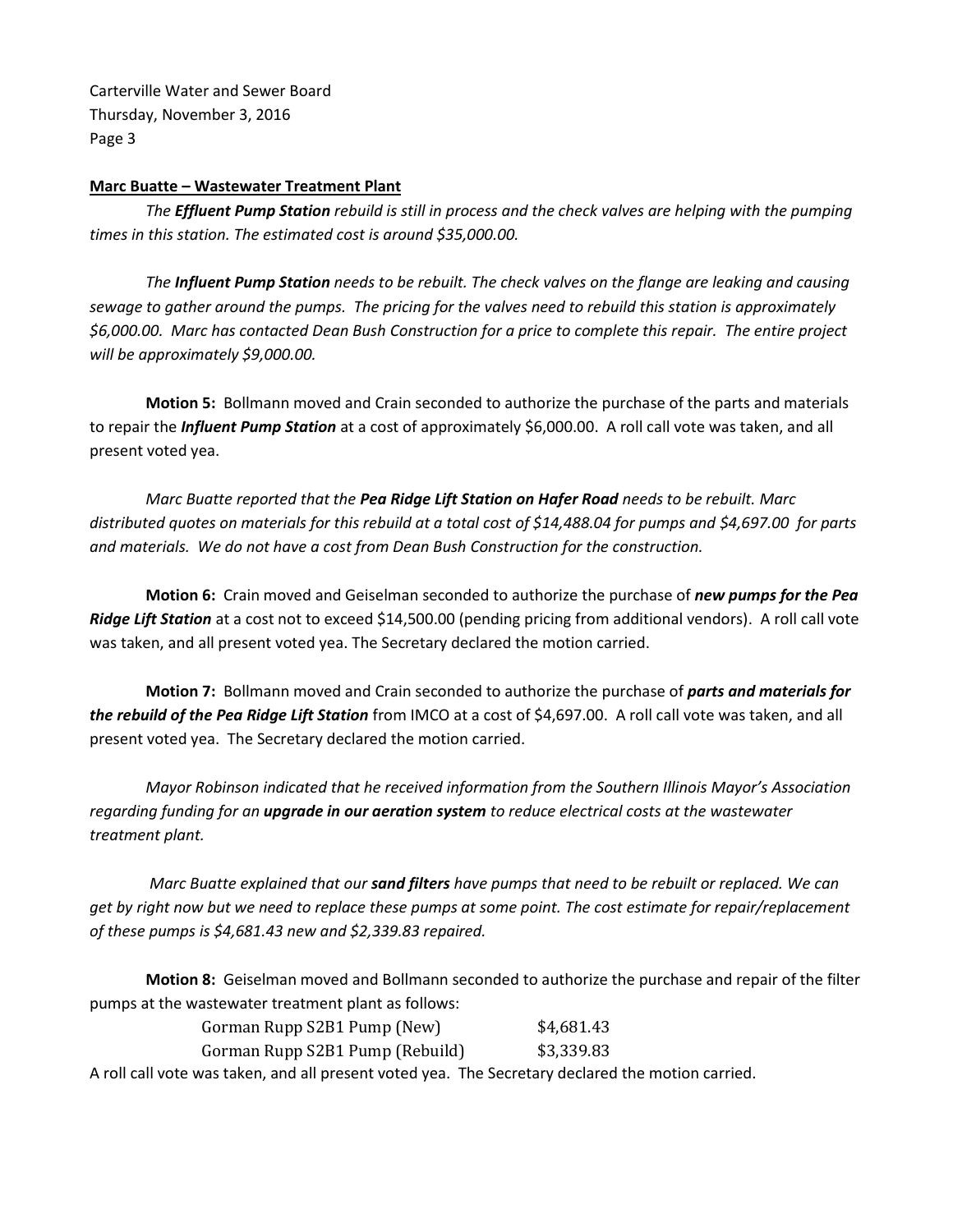Marc reported that the *aerator in the oxidation ditch* was pulled out to repair the bearings and it was discovered that the diffuser and the shaft were damaged. Therefore, we need to replace the shafts and diffuser for this aerator. The cost is \$1,900.00 each for the shafts and \$1,500.00 for the diffuser.

**Motion 9:** Geiselman moved and Bollmann seconded to authorize the *repair of the aerator* in the oxidation ditch at a cost of \$5,300.00. A roll call vote was taken, and all present voted yea. The Secretary declared the motion carried.

## **Rodney Potts, Engineering**

The RFP for the *aeration system* has been reviewed. There were four proposals received.

| 1. Sanitaire           |                                     | Blowers with Diffusers \$175,000.00 (1) \$295,000.00 (2) |
|------------------------|-------------------------------------|----------------------------------------------------------|
| 2. Aeration Industries | Floating Aerators $(2)$ \$59,200.00 |                                                          |
|                        |                                     | Eight Floating Aerators \$297,830.00 + \$74,400.00       |
| 3. Aquarius            | Blowers with Diffusers \$159,000.00 |                                                          |
| 4. Evoqua              |                                     | Paddle Wheel System \$164,150.00 (1) \$287,100.00 (2)    |

Rodney indicated that he would like to further investigate the last two quotes to determine the best possible use of our funds. He did get a visit from the City of Charleston to inspect our UV Disinfection System and they indicated that they have 1100 diffusers that they cannot use. Charleston stated that they would give us these diffusers if Rodney Potts will give them his plans for the UV Disinfection System (Rodney agreed). John Geiselman asked why we are not considering the rental and Rodney explained that he did not feel that it was cost effective.

Rodney Potts explained that we are still waiting on the piping to complete the *UV Disinfection System* and Rodney said he will contact the company to get this completed. The *Bar Screen* is finished and working well. These two items can be used in a new plant.

**Motion 10:** Crain moved and Geiselman seconded to authorize payment to *Haier Plumbing* for Pay Estimate No. 2 on the *Kovach/Bishop* water and sewer line construction in the amount of \$4,996.21. A roll call vote was taken, and all present voted yea. The Secretary declared the motion carried.

*Rodney Potts indicated that we are still waiting on the revision process from I.E.P.A. of the Sludge Holding Facility.*

*Rodney Potts indicated that he visited Wisconsin recently and acquired some information regarding innovations in their sewer processing and their relationship with the local university.* 

The *Refuge meter* is back flowing. The cost is \$2,900.00 for this backflow preventer and we are not sure who is going to pay for this piece of equipment. Also, we have not received our reimbursement from U. S. Fish and Wildlife for the waterline that was installed.